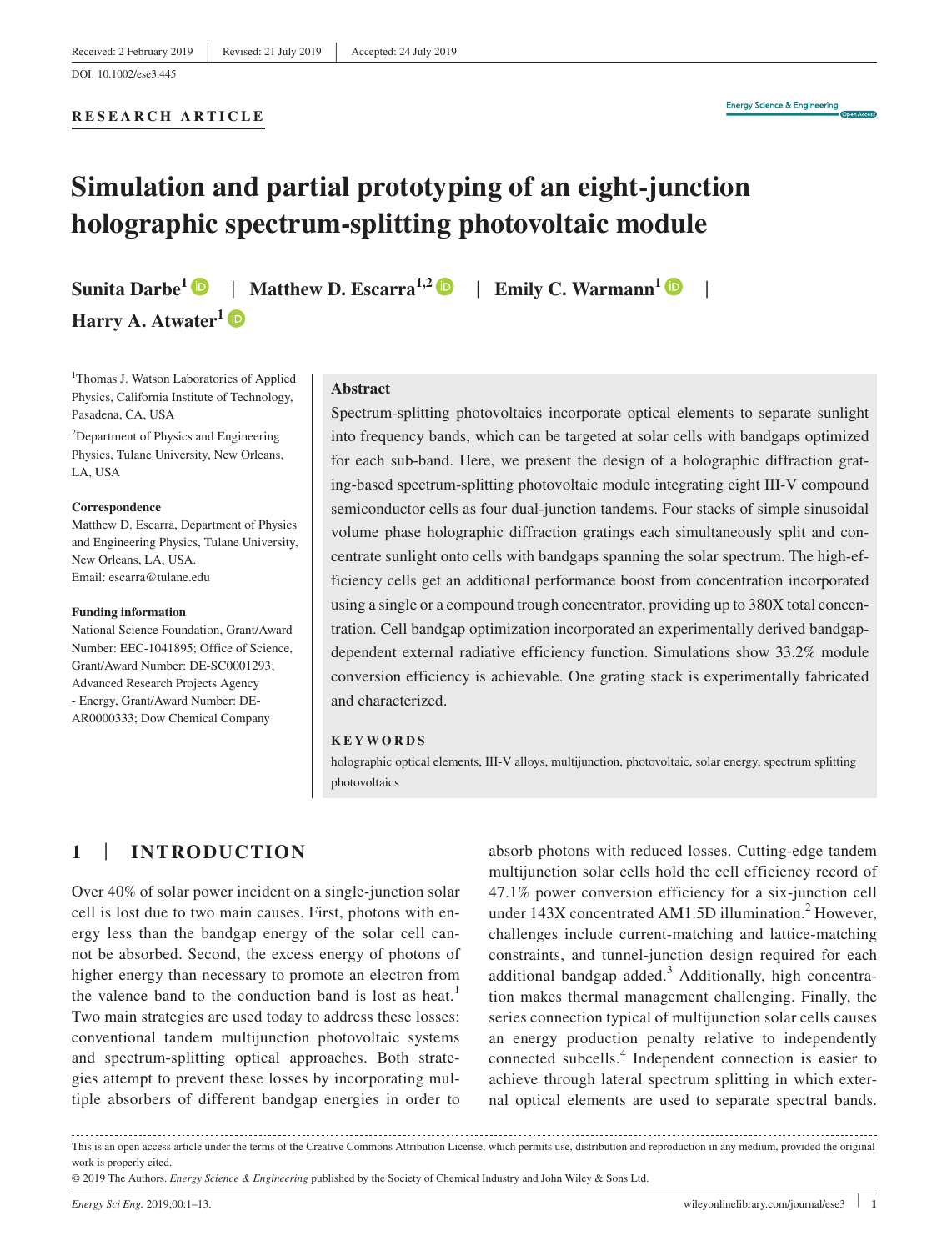In addition to independent electrical connection, the thermal load of each cell is decreased thanks to their physical separation.

Many design concepts have been explored for spectrumsplitting photovoltaics including variations on a simple prism<sup>5</sup> and mechanical stacking of solar cells such that wider bandgap cells act as absorption filters for narrower bandgap cells.<sup>6</sup> Notably, Bragg reflectors are commonly used as spectrum‐splitting optical elements. They can be designed to have sharp cutoffs in reflection or transmission to effectively separate spectral bands without overlap, similar to tandem multijunctions in which incident light to subsequent cells is filtered by the sharp absorption edges of higher bandgap cells.7,8 However, depositing many dielectric layers of precise thickness is time‐consuming and costly. Holographic diffraction gratings, on the other hand, can be fabricated in a large area format at high fidelity. Dichromated gelatin (DCG), a common holographic recording medium, is highly transparent in the wavelength range of interest for photovoltaics<sup>9</sup> and despite being hygroscopic can be quite durable under high-intensity illumination for extended periods when encapsulated.<sup>10</sup>

Efforts at two-way<sup>11</sup> and three-way splitting<sup>12,13</sup> using holographic optics have been reported. Ingersoll and Leger<sup>11</sup> compare the results from stacked versus multiplexed sinusoidal gratings for two-way splitting. They address the dispersive behavior of holographic gratings by using multiple gratings either stacked or multiplexed to diffract different portions of the same diffracted band. That is, they compare the performance of one grating diffracting a band from 500 to 900 nm to a range of diffraction angles from 11° to 22° to a pair of gratings in which one grating diffracts 480‐620 nm to 14.5° to 18.5° and a second to diffract 700‐900 nm light into the same angular range. Performance of stacked gratings is found to exceed the performance of two multiplexed gratings. Russo et al<sup>12</sup> report a 33.43% efficient optics and cell combination using GaAs, Si, and GaSb cells and an experimental holographic filter. The spectrum‐splitting efficiency of this system is 87% given the reported 38.24% efficiency with ideal optics for the cell ensemble, where we define spectrum‐splitting efficiency as

$$
\eta_{\rm SS} = \frac{\eta_{\rm actual}}{\eta_{\rm ideal}},\tag{1}
$$

where  $\eta_{\text{actual}}$  is the simulated or experimental system efficiency, and  $\eta_{\text{ideal}}$  is the efficiency of the system with perfect spectrum‐splitting filters. To reduce dispersion losses, they use a "grating‐on‐lens" combination, which concentrates incident light to a spot size smaller than the target solar cell. Thus, as the diffraction angle changes with wavelength throughout a given spectral band, most of the target frequency band still reaches the desired cell. Wu et  $al<sup>13</sup>$  propose a variation on this concept using two cascaded simple sinusoidal gratings followed by a lens for three‐way splitting. They project 46.9% power conversion efficiency for normally incident



FIGURE 1 (A) Schematic of eight-junction holographic spectrum-splitting submodule, with cell bandgaps and III-V alloys indicated. Four stacks of three holographic gratings are assembled into a spectrum‐splitting optical element. Each stack generates four spectral bands, one from each grating and the fourth composed of light that passes straight through the three-grating stack. Spectral bands are coupled into one of four high-efficiency III-V alloy, dual-junction solar cells tuned to best convert the target band of light (not to scale). The spectrum on the right shows dispersive nature of holographic splitting, (B) Schematic of volume phase hologram of thickness d with white and gray fringes representing varying refractive index with periodicity L, tilted with respect to the grating normal by angle  $\Phi$ . Incident light is split into a series of diffracted orders  $S_i$ , and (C) Stack of three encapsulated holograms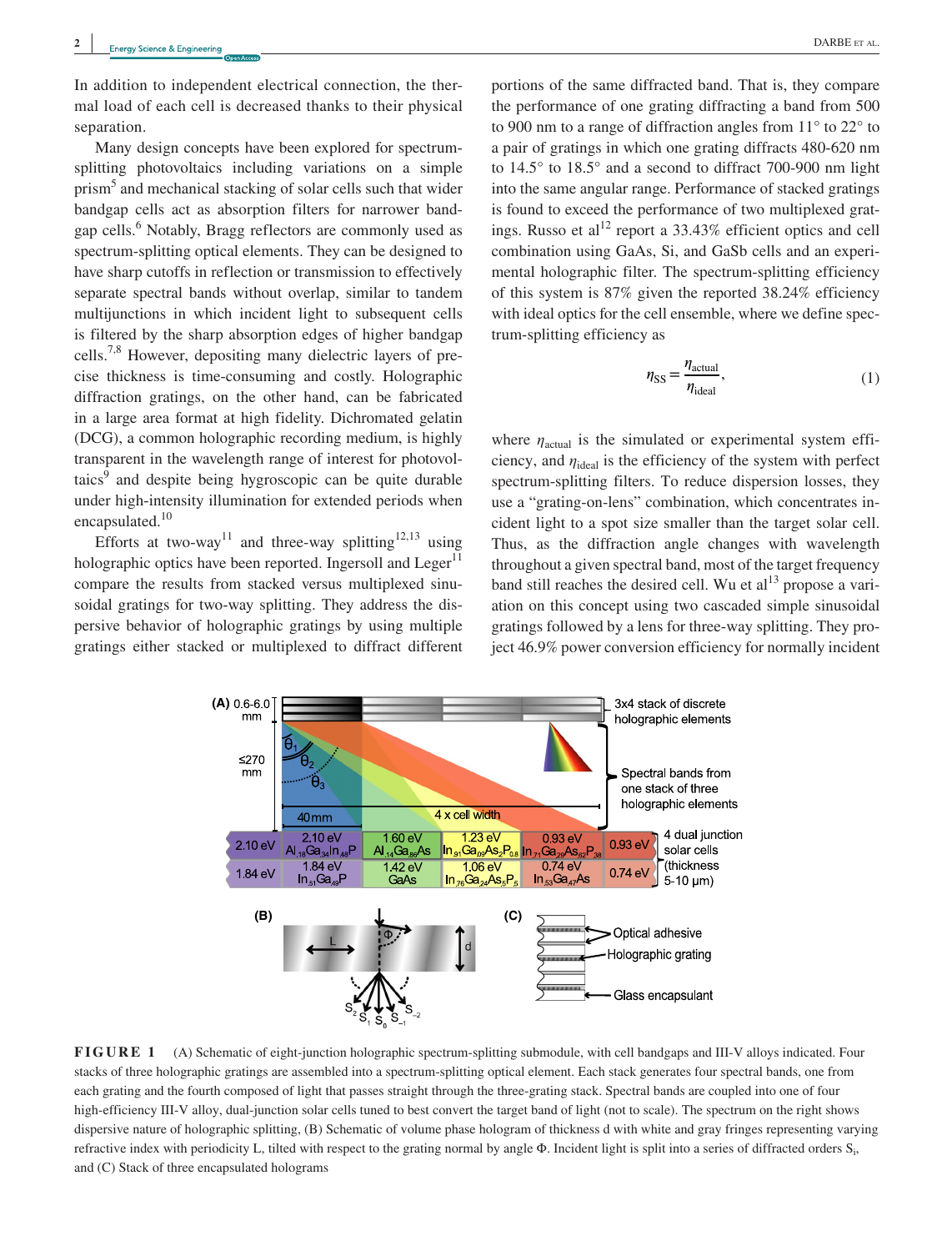light for experimental gratings with perfect cells and lossless concentration.

We opt to work with stacked sinusoidal volume Bragg gratings for simplicity over multiplexing, using a discrete set of 12 gratings in four parallel stacks. We aim to minimize optical interfaces, which can cause Fresnel reflections, and also to increase the number of subcells and the degree of concentration for highest efficiency. Thus, we incorporate eight subcells as four dual junctions and use a compound parabolic concentrator (CPC) for external concentration. We introduced this design concept, which uses a higher number of subcells than any previous effort, in prior work, $14,15$  where we also showed that larger numbers of subcells are necessary to achieve very high‐efficiency photovoltaics. In this work, we present the detailed study of the potential for holographic spectrum splitting with stacked gratings and a larger number of subcells.

# **2** | **DESIGN STRATEGY AND SIMULATION**

The holographic spectrum splitter, shown schematically in Figure 1A, splits broadband, incident sunlight into four spectral bands, each targeted at a dual‐junction solar cell with bandgaps tuned to best convert the spectral sub‐band. The transmissive holographic spectrum‐splitting optical element is composed of 12 asymmetric, individual volume phase holographic diffraction gratings arranged into four stacks of three gratings. Each grating in a stack is designed to primarily diffract one band of light, via its  $+1$ -diffracted order, toward one of the three solar cells not directly underneath the hologram stack. The fourth spectral band comprises light passing through the 0th diffracted orders of the three stacked gratings to the cell directly under the stack. Additionally, concentration is incorporated to boost module efficiency and to reduce cell area.

Our design strategy is to co-optimize multiple system elements for high module‐level performance. This includes optimization of the spectrum‐splitting optics, the solar subcell bandgaps, and the concentrating optics. As an intermediate metric for evaluating spectrum‐splitting performance, we use spectrum‐splitting efficiency as defined in Equation (1).

# **2.1** | **Grating simulation approach**

The individual gratings have four design parameters, shown in Figure 1B: grating fringe tilt angle Φ, periodicity L, amplitude of index of refraction variation Δn, and grating thickness d. The splitting of the four  $\lambda_c$  of Stack 1, the grating stack on the left, is shown in Figure 1A. While shown as four discrete bands, the actual output is a continuous overlapping spectrum due to dispersive nature of holographic diffraction on broadband light as shown on the right. That is, the diffraction angle varies with wavelength, so wavelengths longer (shorter) than the design angle are diffracted to a higher (lower) angle than the target diffraction angle. Individual submodules are tiled one next to the other in both directions as shown in Figures 1A and 2A. The former shows the head-to-tail arrangement of successive four‐tandem‐cell submodules. The highest (lowest) energy bandgap of one submodule is adjacent to the highest (lowest) energy bandgap subcell of the next submodule. Due to the dispersive nature of the gratings, some light intended for each subcell ends up hitting the neighboring subcell instead. The head‐to‐tail arrangement allows light that is intended for the highest and lowest bandgap energy subcells but diffracted at too high of an angle to be collected in the neighboring submodule. Thus, this arrangement partially addresses the losses due to dispersive diffraction of holographic diffraction gratings.

Diffraction efficiency of individual holograms was simulated using generalized coupled-wave analysis $16$  implemented in MATLAB, since many of the gratings do not meet the Kogelnik criterion for being thick gratings.<sup>17</sup> All simulations assume dichromated gelatin as the holographic medium. Calculations assume an average refractive index of 1.3 for dichromated gelatin (at the manufacturer's suggestion) and sinusoidal refractive index modulation. Fifteen diffracted



**FIGURE 2** (A) Trough compound parabolic concentrators (CPCs) concentrate light in the direction orthogonal to spectrum splitting. Individual spectrum‐splitting submodules tile to form a photovoltaic module and (B) Contours of 35%, 40%, 45%, and 50% module efficiency as a function of total concentration and optical efficiency for high (dashed) and moderate (solid) cell quality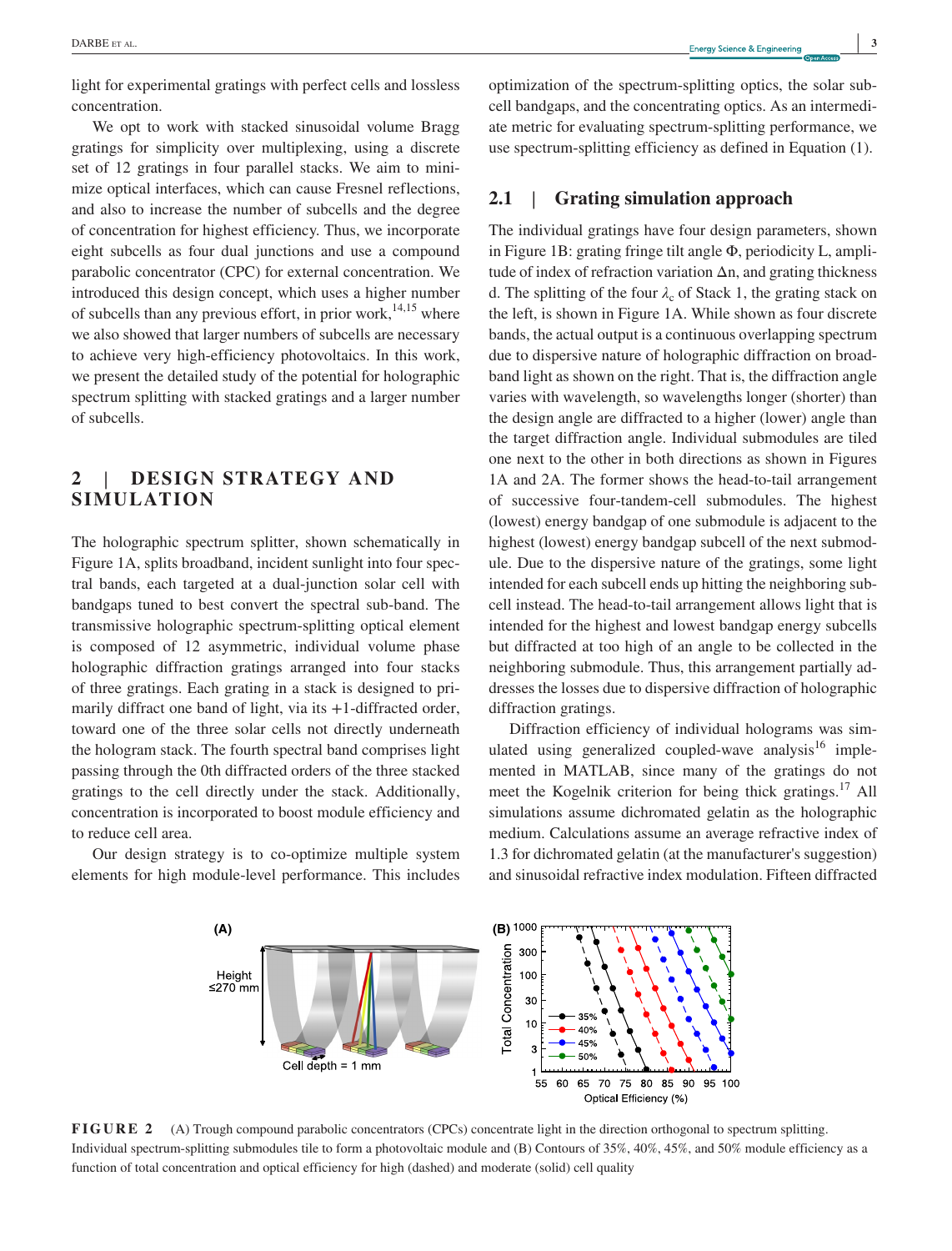orders were retained in the calculations, up to orders  $\pm$ 7. Stacked gratings were simulated by iterating the generalized coupled‐wave model for subsequent gratings. The spectral and angular output of the first grating is the incident light into the second, and the output of the second grating is the input to the third grating. The incident solar illumination was assumed to be normal to the gratings. The simulated output of each hologram stack was converted to photon fluxes incident on each cell using a geometric calculation and weighting the output efficiency by the AM1.5D spectrum. Thus, the input to hologram simulations was the AM1.5D spectrum, while the input to cell calculations was the imperfect split output based on hologram simulations.

## **2.2** | **Cell design**

Optimized bandgaps and possible alloy compositions for an ideal split of the AM1.5D spectrum<sup>18</sup> are indicated in Figure 1A. The subcells were selected by first identifying eight optimal single junction‐bandgaps using a detailed balance model incorporating non-unity external radiative efficiency (ERE) and non‐unity current collection efficiency as variable parameters to approximate realistic cell performance. The detailed method is described elsewhere.<sup>19</sup> These eight bandgaps were combined into four pairs and adjusted to find lattice-matched dual junctions which are current matched in the case of perfect spectrum splitting. They are composed of group III-V semiconductor alloys. The two higher bandgap energy tandem cell alloys are latticed matched to GaAs as growth substrates, while the lower two are matched to InP. This ensemble of cells has a detailed balance efficiency of 63.0% at 25.3X concentration assuming perfect spectrum splitting and ideal material quality.

#### **2.3** | **Concentrator simulations**

Using the eight ideal subcell bandgaps given in Figure 1A and the modified detailed balance model described above, iso‐efficiency contours are calculated for 35%, 40%, 45%, and 50% module efficiency. The iso-efficiency lines are plotted in Figure 2B as a function of total concentration and optical efficiency (defined as the ratio of photons out to photons in for the system's optics) without considering the system geometry. The AM1.5D multiplied by the optical efficiency is simply used in the detailed balance model, so the losses are assumed to be spectrally independent. Total concentration includes both concentration incorporated through an external concentrator as well as through any concentration factor inherent to the spectrum splitting design. In the case of the current four‐way splitting design, there is 4X internal concentration. Dashed lines show aggressive cell performance assumptions (3% ERE and 92.5% of ideal short circuit current  $J_{SC}$  collection efficiency) while solid lines have more moderate assumptions (1% ERE and 90% of ideal  $J_{\rm{SC}}$ ). The

plot gives the combined losses that can be tolerated for a given efficiency target. For highest efficiency, both high‐optical performance of all components (including the splitting optics, the concentrator, the anti‐reflection coatings, etc.) and high concentration are required.

Thus, concentration is incorporated orthogonal to the plane of spectrum splitting using a thermodynamically ideal trough  $CPC<sup>20</sup>$  which can double as a structural element holding the holograms in place above the cells. Employing a trough concentrator restricts the maximum degree of concentration to 100‐200X for practical systems. The high angular spread of light in the splitting direction restricts our ability to incorporate a high degree of concentration along both axes. Concentrating elements were designed independently of the splitting optics using commercial ray tracing program LightTools.<sup>21</sup>

# **3** | **OPTIMIZATION AND SIMULATION RESULTS**

## **3.1** | **Optical simulations**

The optical simulations swept a range of parameters in search of an overall design capable of separating broadband sunlight into the desired sub-bands. In selecting the grating parameters, Φ and L are first chosen to fulfill the grating equation for the central wavelength  $\lambda_c$  of each spectral band for normally incident light. The  $\lambda_c$ s of the four ideal spectral bands are 487 nm, 774 nm, 1022 nm, and 1423 nm. The smallest diffraction angle within dichromated gelatin  $\theta_1$  is chosen to be 10°. While larger diffraction angles enable a smaller heightto‐width ratio, they also increase the spread of angles hitting the solar cells, increasing the burden on the cell anti‐reflection coatings to perform for a large angle range. Furthermore, diffraction angles larger than 50° within dichromated gelatin will lead to diffracted light being totally internally reflected if there is an air‐encapsulant interface between the holograms and the cells. The other diffraction angles, determined by assuming constant cell width, are  $\theta_2 = 19^\circ$  and  $\theta_3 = 26^\circ$ . The grating thicknesses were each selected to maximize the diffraction efficiency of  $\lambda_c$  going into the +1 diffraction order for a given Δn, subject to a maximum thickness constraint of 18 μm due to manufacturer limitations.

A parameter sweep was performed over Δn values and over the stacking order of the three gratings in each stack to optimize the value of a figure of merit which power weights the percentage of photons hitting the correct subcell. We define it as

$$
FOMi = Vi \times fluxi(\lambda) \times \eta(\lambda),
$$
 (2)

where  $i = 1$ -4 is the spectral band,  $V_i$  is an estimate for opencircuit voltage of subcell *i* calculated as the bandgap of the bottom subcell of the dual junction minus 400 meV, flux<sub>*i*</sub> ( $\lambda$ )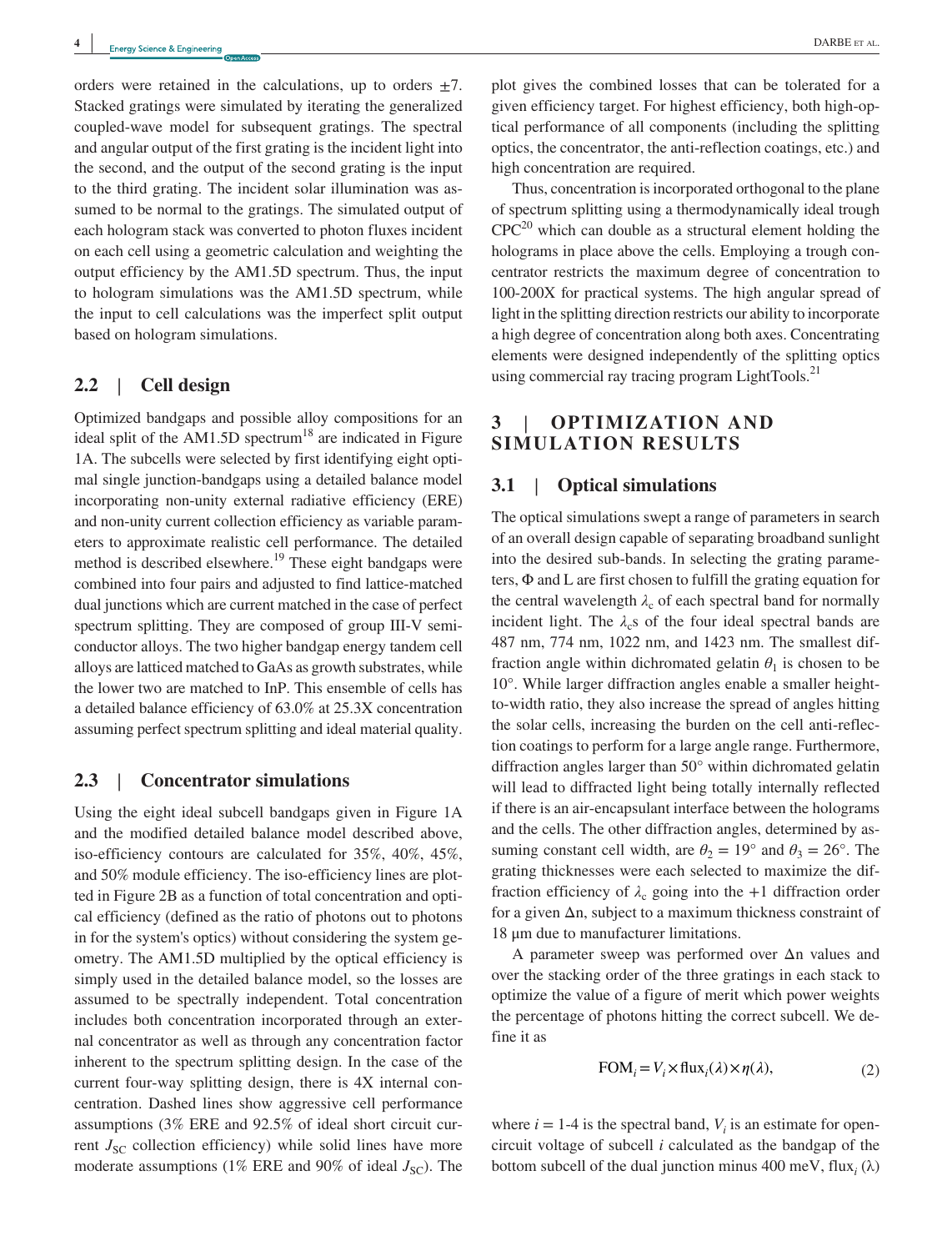**FIGURE 3** (A) Experimentally derived, bandgap‐dependent external radiative efficiency used for module design optimization, (B) Percentage of incident light hitting each of the four tandem solar cells after passing through the optimized holographic splitting element. Vertical lines correspond to the re‐optimized bandgaps of the dual‐junction solar cells that optimize device performance for the actual incident flux hitting each solar cell. Inset shows re‐optimized bandgaps of four dual‐junction cells based on actual spectral bands, and (C) Holographic splitter and concentrator performance as a function of incident angle. An incident angle range of  $\pm 1^\circ$  is sufficient to retain >93% system performance, and performance drops off steeply by  $\pm 2^{\circ}$ 



is the portion of the AM1.5D spectrum photon flux in band *i*, and  $\eta(\lambda)$  is the fraction of in-band incident light reaching the solar cell. While the bandgap of the subcell minus 400 meV is a high-efficiency target for a single cell,<sup>3</sup> we expect a higher voltage from the top cell of the dual junction, and the total voltage of the tandem is the sum of the voltages of the top and bottom subcells. Thus,  $V_i$  is slightly less than half the total voltage expected from cell *i*.

This figure of merit was evaluated for 58 wavelength points over the solar spectrum (300‐1700 nm) with 24 nm spacing. Δn was varied between 0.01 and 0.06 by 0.005 increments for stacks 1 and 2 and between 0.015 and 0.055 by 0.01 increments for stacks 3 and 4 yielding up to 11 possible Δn values. Additionally, the three gratings could be stacked in six possible permutations. Each parameter combination was evaluated, and the results were sorted by FOM*<sup>i</sup>* . The output fluxes of the eight best parameter combinations for each stack were combined and evaluated using a detailed balance re‐optimization of the bandgaps for the actual flux hitting each cell (described below). The 20 best parameter sets for the holographic splitting element were then simulated with wavelength spacing of 1 nm.

#### **3.2** | **Bandgap re‐optimization**

Using the ideal bandgaps and holographic split spectrum, the resulting spectrum‐splitting efficiency is 44%. Thus, to select among these 20 parameter sets, cell bandgaps were re‐optimized using the modified detailed balance model to maximize system efficiency for the photon flux reaching the cell plane after incident AM1.5D light was split by the holographic optical element. By the re-optimization process described in this section, spectrum‐splitting efficiency was increased from 44% to 78%.

Non‐unity ERE and non‐ideal current collection as a percentage of  $J_{SC}$  were used to modify the Shockley-Queisser detailed balance model<sup>22</sup> to get more realistic efficiency results. Published experimental cell voltages<sup>3,23,24</sup> and experimental data from our  $\text{lab}^{25}$  were used to develop a bandgap‐dependent ERE for demonstrated III‐V semiconductor alloys, shown in Figure 3A. We extracted ERE using the reciprocity relation,<sup>26</sup>

$$
V_{\text{OC}} = V_{\text{OC, rad}} + kT \ln \text{ERE},\tag{3}
$$

where  $V_{\text{OC}}$  is the experimental open-circuit voltage,  $V_{\text{OC, rad}}$ is the open-circuit voltage expected in the radiative limit (internal radiative efficiency  $= 1$ ) according to the Shockley-Queisser limit, *k* is the Boltzmann constant, and *T* is cell temperature. The data points used are included in a supplementary file. MATLAB's "pchip" interpolation function was used to create the curve shown in Figure 3A. The current collection efficiency is assumed to be 92.5% of above-bandgap incident flux due to contact shadowing, parasitic absorption, and imperfect current collection.

To re‐optimize the subcell bandgaps for the simulated input fluxes, the top cell bandgap energy of each tandem cell was varied across all values for which reasonable III‐V alloys latticed matched to InP or GaAs are available (0.72‐2.1 eV). For each top cell value, a constraint to generate equal currents in the top and bottom junctions was used to find a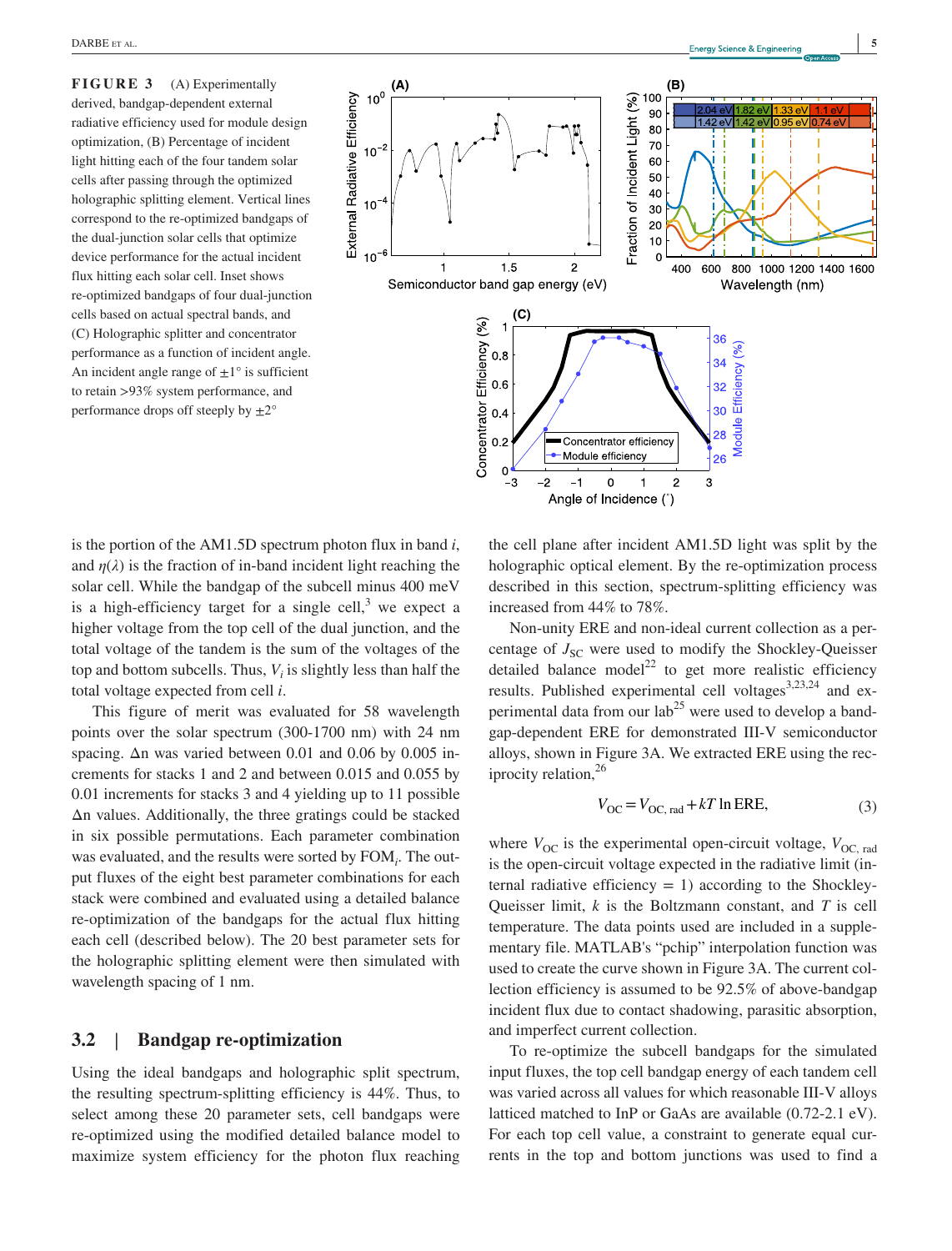corresponding bottom bandgap. We allowed thinning of the top cell if a current‐matched option could not be found without it. A lattice‐matching constraint that restricted both top and bottom bandgap energies to either be above 1.42 eV for lattice matching to GaAs or both below 1.34 eV for lattice matching to InP was also implemented. Using the illumination spectrum on each cell originating from the holographic spectrum splitter, the tandem pair generating the highest power of all was selected.

### **3.3** | **Results**

Through the screening and bandgap re-optimization processes described above, an optimized set of grating specifications, given in Table 1, was determined. It is noteworthy that in three of four grating stacks one of the gratings ended up having the maximum thickness d (18 µm) and minimum Δn (0.01 for stack 1 and 0.015 for stacks 3 and 4). In grating stack 2, one grating has the maximum thickness and  $\Delta n$  just one step above the minimum (0.015). In some cases, especially for longer design wavelengths, these are quite weakly diffracting gratings. We decided to prototype the three gratings of Stack 1. The  $\lambda_c = 1423$  nm grating of Stack 1 has the lowest effective thickness of all the gratings in the holographic splitting system. Thus, we fabricated and tested this stack with and without the  $\lambda_c = 1423$  nm grating to determine its contribution to the spectrum splitting. The spectral separation of the four-stack holographic optical element is shown in Figure 3B, where the fraction of incident light hitting each of the four subcells is shown. The dashed vertical lines show the position of the absorption cutoffs for the top and bottom subcells re‐optimized for the flux they are receiving under the holographic splitting element. The re‐optimized bandgap energies are also given in the figure inset.

**TABLE 1** Optimized holographic splitting element grating parameters

| Stack no.      | $\lambda_c$ (nm) | $\Phi$ (°) | $L(\mu m)$ | $d$ ( $\mu$ m) | $\Delta n$ |
|----------------|------------------|------------|------------|----------------|------------|
| $\mathbf{1}$   | 1423             | $-77$      | 2.43       | 18             | 0.01       |
|                | 1022             | $-80.6$    | 2.4        | 17.1           | 0.03       |
|                | 774              | $-85$      | 3.42       | 18             | 0.015      |
| $\overline{c}$ | 487              | 85         | 2.15       | 16.1           | 0.015      |
|                | 1022             | $-85$      | 4.51       | 18             | 0.015      |
|                | 1423             | $-80.6$    | 3.34       | 18             | 0.03       |
| 3              | 487              | 80.6       | 1.14       | 4.4            | 0.055      |
|                | 1423             | $-85$      | 6.28       | 18             | 0.045      |
|                | 774              | 85         | 3.42       | 18             | 0.015      |
| $\overline{4}$ | 487              | 77         | 0.83       | 4.5            | 0.055      |
|                | 1022             | 85         | 4.51       | 18             | 0.015      |
|                | 774              | 80.6       | 1.82       | 18             | 0.015      |

The spectrum‐splitting efficiency of this grating stack with re‐optimized cells is 78%. The significant improvement from the initial value of 44% demonstrates the value of the optoelectronic co‐optimization strategy.

Next, we studied the angular sensitivity of the system. We used the same simulation approach described in Section 2.1. However, instead of using normally incident light as the input to the first grating of each stack, we varied the input angle from  $-3^\circ$  to  $3^\circ$  from normal in the splitting plane. The specular and angular output of the four grating stacks was converted to photon fluxes at the cell plane. Using these fluxes and the detailed balance cell simulation, we calculated the module efficiency as a function of incident angle without including concentrator or electrical losses and plotted the result in Figure 3C.

### **3.4** | **Concentrator design**

The module efficiency drops significantly outside of a roughly  $\pm 2^{\circ}$  incident angle range due to holographic splitter performance as shown in Figure 3C. Thus, the concentrator was designed for a similarly tight acceptance half‐angle. While trough CPC concentration only requires one‐axis tracking, the holograms themselves are sensitive to angular variations in both directions. Thus, the system requires two-axis tracking. The angular spread of light exiting the concentrator is limited to 50° using a conical section at the CPC output to minimize Fresnel losses at the cell/concentrator interface.

Optimization was done by varying the CPC acceptance angle, the degree of truncation, and input aperture size. The output aperture size was fixed at 1 mm wide. The overall trough width depends on the CPC‐height‐to‐cell‐width ratio, which is constrained by the hologram diffraction angle and the refractive index of the CPC material given the other fixed geometrical parameters of the design. A hollow silver-coated trough, solid quartz trough, and solid PMMA trough CPC were each optimized. Finally, a two‐stage CPC concentrator was simulated. The dual‐stage concentrator comprised a primary silver‐coated hollow trough which had its output coincident with the inputs of four rectangular solid CPCs that concentrated in both directions. The secondary concentrators were assumed to be made of lossless, high refractive index polymer with  $n = 1.6$ <sup>27,28</sup> The spectrum splitting itself incorporates an additional factor of up to 4X concentration in the case of ideal splitting since each spectral band is collected over an area of four holographic gratings and is output to a cell aperture that is as wide as one holographic grating in the spectrum‐splitting direction. This component of concentration is accounted for in the hologram simulations.

The structure and transmission efficiency of the optimized concentrators are given in Table 2. The degree of concentration for the solid quartz trough is constrained by the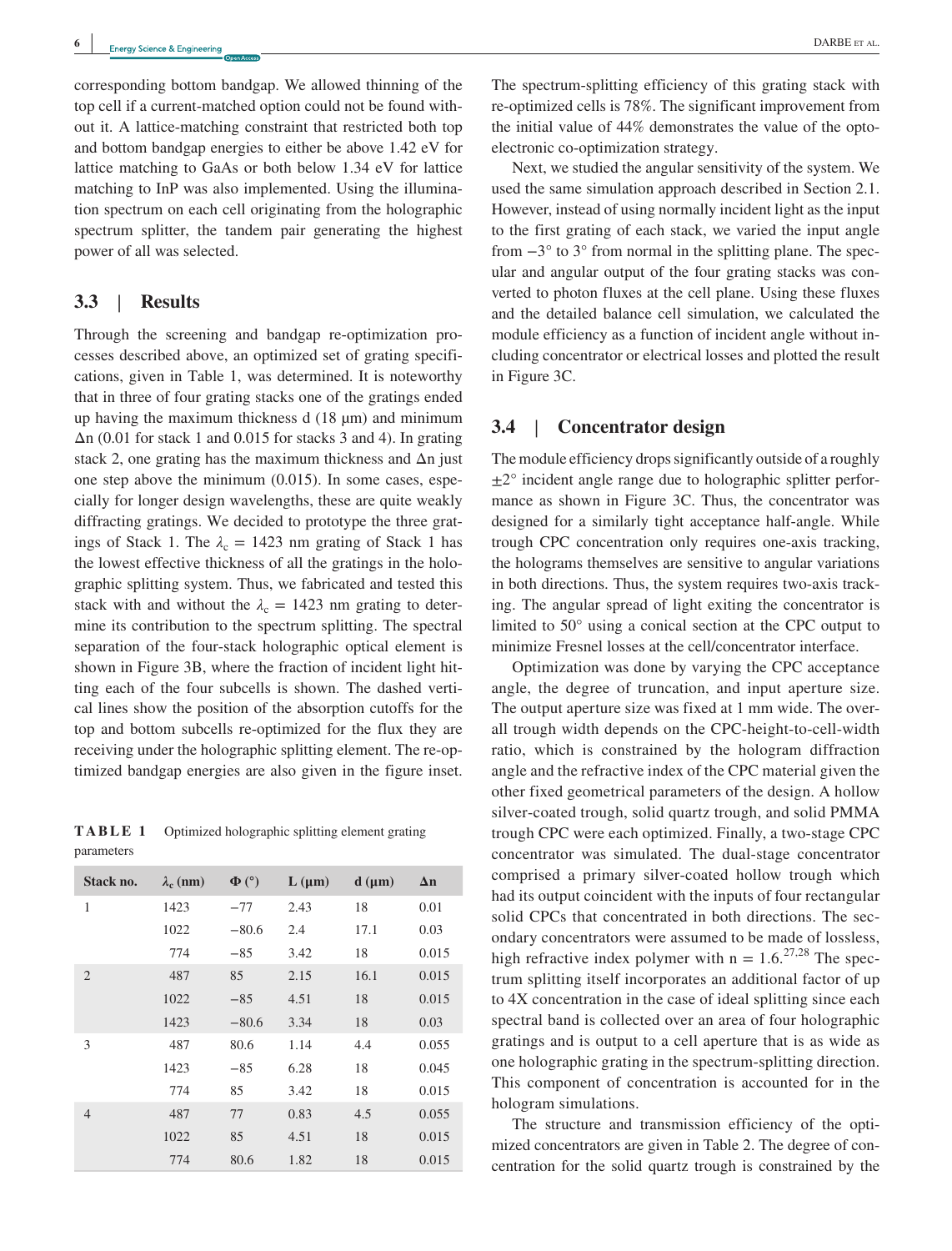secondary CPC (hollow/solid)

**TABLE 2** Simulated concentrator parameters and optical transmission efficiency

height of the concentrator. We chose to limit the height of the concentrator to about 270 mm for a total module height of about 300 mm as a practical constraint. For the solid PMMA trough, the concentrator height is limited by optical losses due to absorption in the polymer. The height in this case is 7 mm giving a power‐weighted solar absorption of 3.3% in the concentrator material. On the other hand, the hollow silver‐coated trough CPC incurs metal absorption losses rather than volumetric losses, so the height can be extended to 173 mm. However, higher transmission efficiencies are achieved with a higher degree of truncation as less light hits the silver surface at grazing incidence, minimizing absorption to 2.7%. The concentrator efficiency plotted in Figure 3C is the transmission efficiency of the hollow silvered trough CPC as the half‐angle of the incident light cone is increased from 0° to 3°. The acceptance angles of the modeled concentrators are  $\geq 1.1^{\circ}$ . As with the angle sensitivity of the gratings in the splitting direction, this falls within the error tolerance of standard closed‐loop sun trackers. The concentrator efficiency is crucial to system efficiency as concentrator losses directly reduce cell current and thereby also cell voltage. Thus, increasing the degree of concentration at the expense of the concentrator transmission efficiency does not pay off for system efficiency.

# **4** | **EXPERIMENTAL APPROACH AND RESULTS**

## **4.1** | **Approach**

The three gratings of Stack 1 (the hologram stack above the highest bandgap energy tandem cell) were fabricated  $(n = 4$  each). The diffraction efficiency of each grating and the grating stack was measured as a function of diffraction angle and wavelength for normally incident light using the Scatterometry feature of a J. A. Woollam Variable Angle Spectroscopic Ellipsometer (V‐VASE), which outputs monochromatic light with divergence of <0.3°. Holograms were fabricated by Wasatch Photonics as a best effort to match our specifications. The holographic recording medium, dichromated gelatin, is hygroscopic and must be encapsulated for the holographic diffraction grating to persist. Thus, the individual gratings are encapsulated and combined into a stack using optical adhesive (Figure 1C). The holographic recording medium is deposited on a 1 mm fused silica slide (thickness chosen for ease of handling). A second slide is coated with Norland Optical Adhesive (NOA) to adhere it to the dichromated gelatin and glass substrate as an encapsulating superstrate. In order to estimate internal transmission and diffraction efficiency, the total collected light data from hologram measurements were treated to remove Fresnel reflections from the front and back air/fused silica interfaces without anti-reflection coatings, according to

$$
T_{\rm c} = \frac{T_{\rm m}(\lambda,\theta)}{\left(1 - R_{\rm f}\right) \times \left(1 - R_{\rm b}(\lambda,\theta)\right)},\tag{4}
$$

where  $T_c$  is the corrected total transmission assuming perfect front and back anti-reflection coatings;  $T<sub>m</sub>$  is the total measured transmission;  $R_f(\lambda)$  is the front air/fused silica Fresnel reflection which depends only on wavelength *λ* since the light is normally incident; and  $R_b$  ( $\lambda$ ,  $\theta$ ) is the back surface, angle and wavelength‐dependent reflection.

#### **4.2** | **Results**

# **4.2.1** | **Individual grating and grating stack performance**

The diffraction efficiency at normal‐incidence illumination of the four fabricated  $\lambda_c = 1022$  nm gratings (one of the three Stack 1 gratings detailed in Table 1) is shown in Figure 4. The first-order diffraction peak falls close to 1022 nm, as designed. At the peak, 100% of transmitted light is going into the first diffracted order, demonstrating the high diffraction efficiency potential of volume holographic gratings. The presence of diffracted orders  $+2$ ,  $+3$ , and  $+4$  validates the choice of generalized coupled‐wave analysis rather than a simpler simulation framework for the holograms. The red shift of about 40 nm of the first-order diffraction peak of gratings A, B, and D in comparison with grating C could be due to swelling in the DCG during development.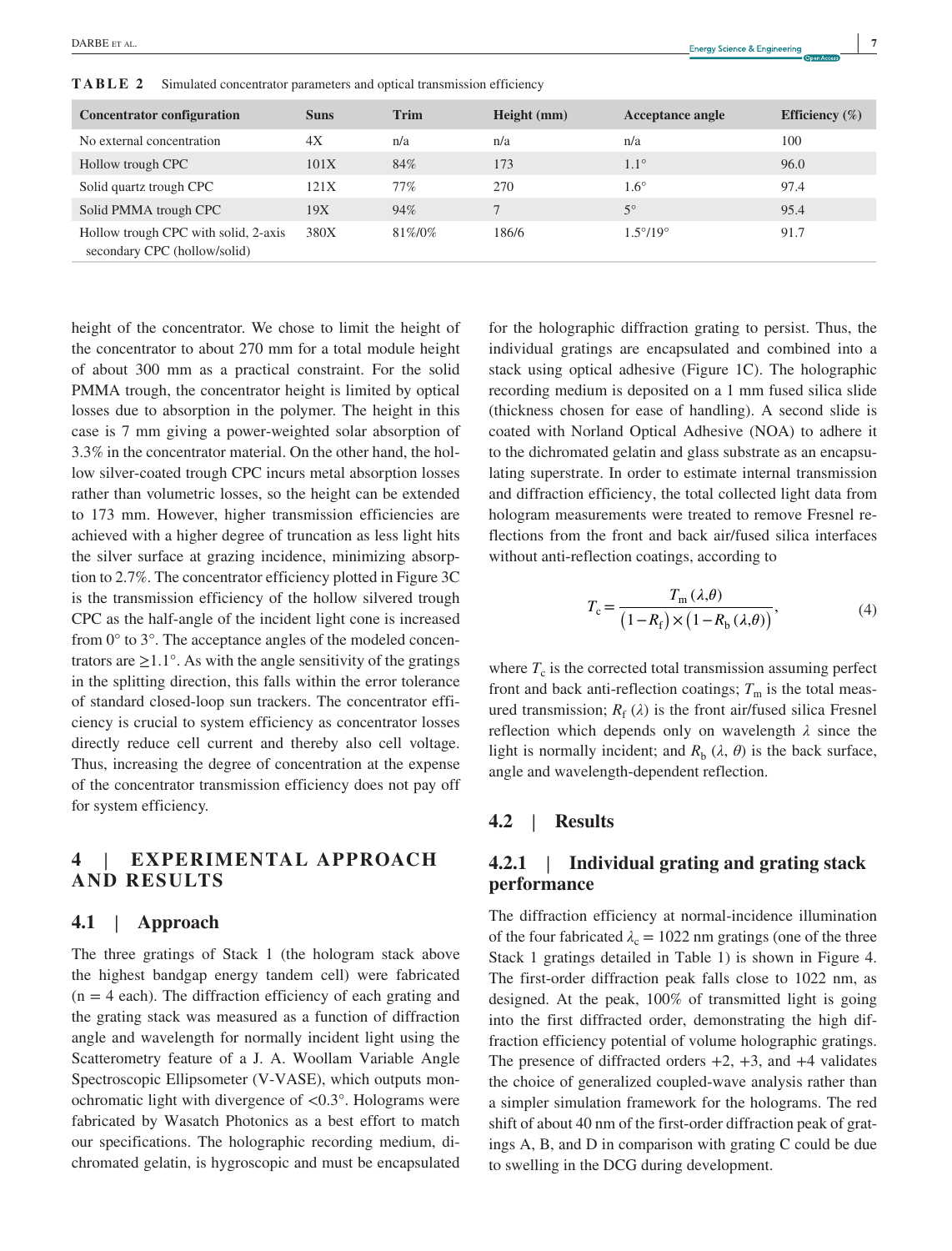

**FIGURE 4** Measurement results for four  $\lambda_c = 1022$  nm gratings. Each line style represents a different grating and each color shows a different diffracted order. The order, peak wavelength and diffraction angle for each order are noted as well as an approximation of Fresnel reflection and DCG and NOA material absorption losses in yellow at the top

In addition to diffraction efficiency of individual orders, the summed transmission *Total T* is shown. There is a large deviation between the total collected light and the anticipated light collection, represented in Figure 4 by the yellow loss estimate line which accounts for back‐reflected light at the fused silica/dichromated gelatin and fused silica/air interfaces as well as material absorption in the DCG and NOA layers. These additional losses are due to a combination of scattering within the dichromated gelatin, multiple diffractions leading to light being trapped within the grating layer, and optical artifacts from the recording process.

The total transmitted light through the  $\lambda_c = 774$  nm and  $\lambda_c = 1423$  nm gratings was measured in the same way. Uncollected light is due to lack of anti‐reflection coatings at the air‐glass interfaces at the front and back interfaces of the holograms and to scattering and absorption within the hologram. In order to isolate the scattering and absorption losses, the Fresnel transmission losses were calculated and divided out of the *Total T*. The Fresnel‐corrected transmission spectra of all the measured gratings are averaged to estimate an experimental transmission correction, which serves as a proxy for all unaccounted for experimental losses. Figure 5A shows this experimental correction factor. By squaring and cubing the experimental correction factor, we get the "two‐grating correction" and "three‐grating corrections", respectively.

The best grating of each  $\lambda_c$  was included in the full stack. The 774 nm grating and 1022 nm grating were first glued together into a two‐grating stack and characterized, and then, the 1423 nm grating was added and the three‐grating stack measured. The *Total T* of the stacks was measured and is also



**FIGURE 5** (A) Average transmission through 11 of the 12 experimentally fabricated gratings after Fresnel correction is applied. Also plotted is this same transmission squared and cubed to approximate transmission through two and three‐grating stacks. Also shown are the measured, Fresnel corrected transmission for the two and three‐grating stacks and (B) Color plots showing spectral and angular spread of (left) measured and (right) simulated light going through grating Stack 1

plotted in Figure 5A. The dip around 550 nm, observed in all the gratings, is not a material absorption of either the optical adhesive or dichromated gelatin. Possible sources of this dip include optical recording artifacts and absorption of chromium that has not been properly cleaned out of the recording plate during development. The experimental two‐grating stack curve and the calculated two‐grating correction show quite similar total transmission, suggesting that the transmission losses of the two grating stack are well accounted for by losses observed in the individual gratings. On the other hand, the experimentally measured three‐grating stack transmission is lower than the three‐grating correction. Some other loss mechanisms, potentially misalignment of the grating stacks, are at work.

Figure 5B shows color plots of normalized diffraction efficiency versus wavelength and diffraction angle for the experimental and simulated grating stacks. In both plots, light is diffracted to angles between  $10^{\circ}$  and  $40^{\circ}$  across the solar spectrum. However, the most notable difference is a diffracted order peaking around 900 nm and −15°. Measurements indicate that this is due to the 774 nm grating re‐diffracting some of the 1st diffracted order of the 1022 nm grating. Since the grating simulation code used the diffracted orders of the first grating as the input to the second grating, cross-talk was accounted for in the simulations. Thus, this unintended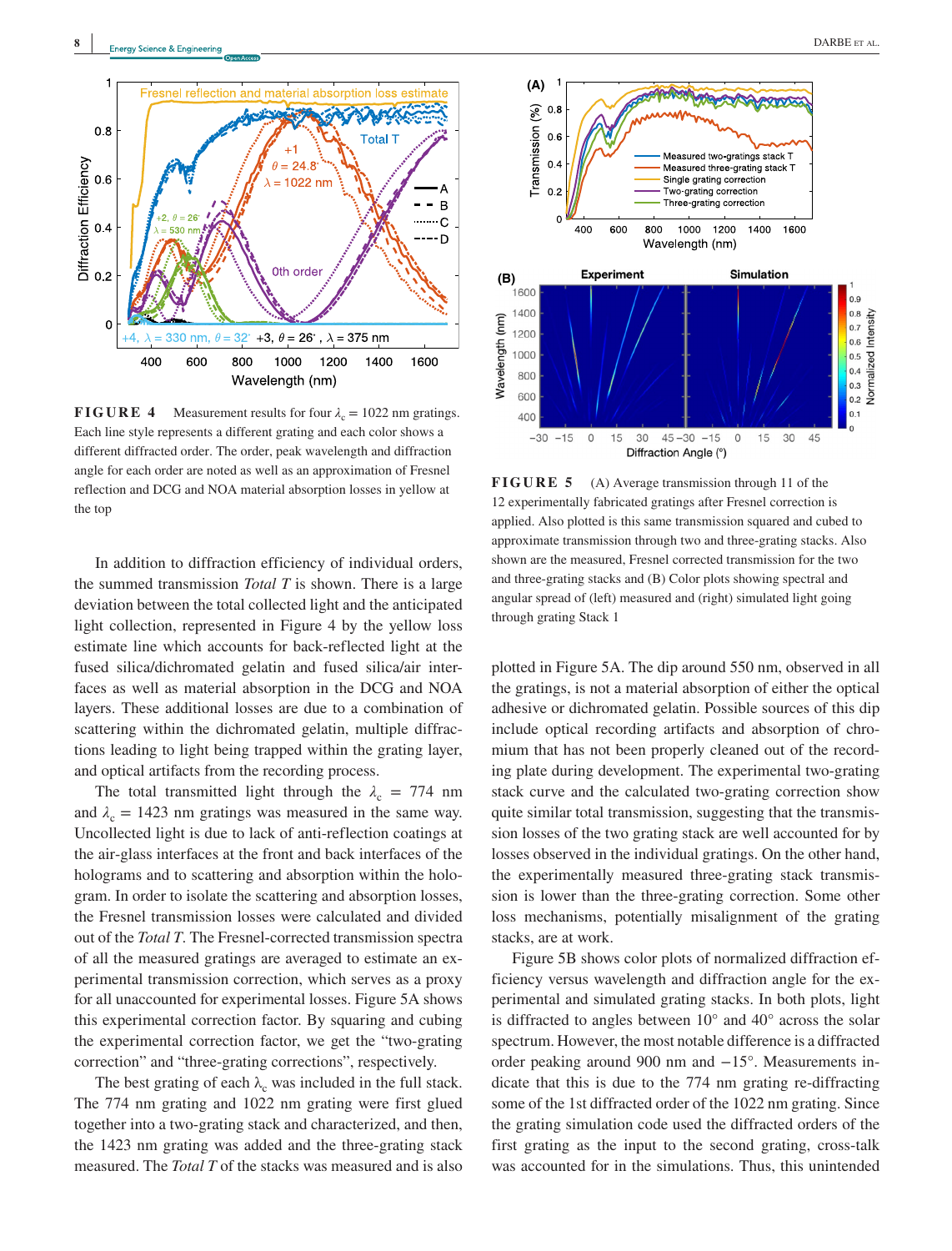

**FIGURE 6** (A, B) Experimentally measured diffraction efficiency of (A) two and (B) three-grating hologram stack converted to fraction of incident light as a function of wavelength that would be incident on each tandem cell plotted with equivalent simulation results (dashed). The bottom right panel also shows the total transmitted light collected that would go into any of the tandem cells and (C) Experimentally measured and (D) simulated fraction of light going into each subcell versus wavelength for two‐grating versus three‐grating stack. While the simulated differences are minimal, there is greater transmission loss for the experimental, three‐grating stack

cross‐talk suggests a discrepancy between the simulated and experimentally fabricated grating. This is perhaps due to a deviation from perfectly sinusoidal grating fringes.

During the fabrication process, individual gratings were illuminated at normal incidence, and their primary peak's wavelength and position were used as a quality check. In the future, the interaction of the main diffracted orders with subsequent gratings should also be verified during grating recording and development to avoid this issue. These experimental gratings represent a first attempt to experimentally verify our design assumptions, and further refinement is necessary by iterative optimization of grating design and fabrication. Thus, these experimental data provide a lower bound for potential performance, which can inform future design work.

# **4.2.2** | **Two‐grating versus three‐grating stack comparison**

The fraction of photons incident on the holographic splitting element that are diffracted onto each subcell, determined by simulation and experiment for the initial two-grating stack are shown in Figure 6A. As above, this dataset was converted from intensity leaving the hologram plane to flux hitting the subcells by propagating the diffracted light to the cell plane and weighting by the AM1.5D reference spectrum. The threegrating stack results are shown in Figure 6B. In both cases, the total transmitted light is shown in the bottom right panel. The experimentally measured results (solid lines) were corrected to remove front and back surface Fresnel reflections according to Equation (4). The simulated results (dashed lines) are adjusted by multiplying the two‐grating and three‐grating corrections.

The main source of loss, after accounting for absorption, scattering, and Fresnel reflection losses, is the cross-talk discussed above, causing the diffracted order at 900 nm/‐15°. Because of this unintended diffracted order, much of the light intended for the third highest bandgap energy tandem cell ends up in the second highest instead, as can be seen in Figure 6A.

Figure 6C shows the fraction of light that would enter each of the four tandem solar cells passing through the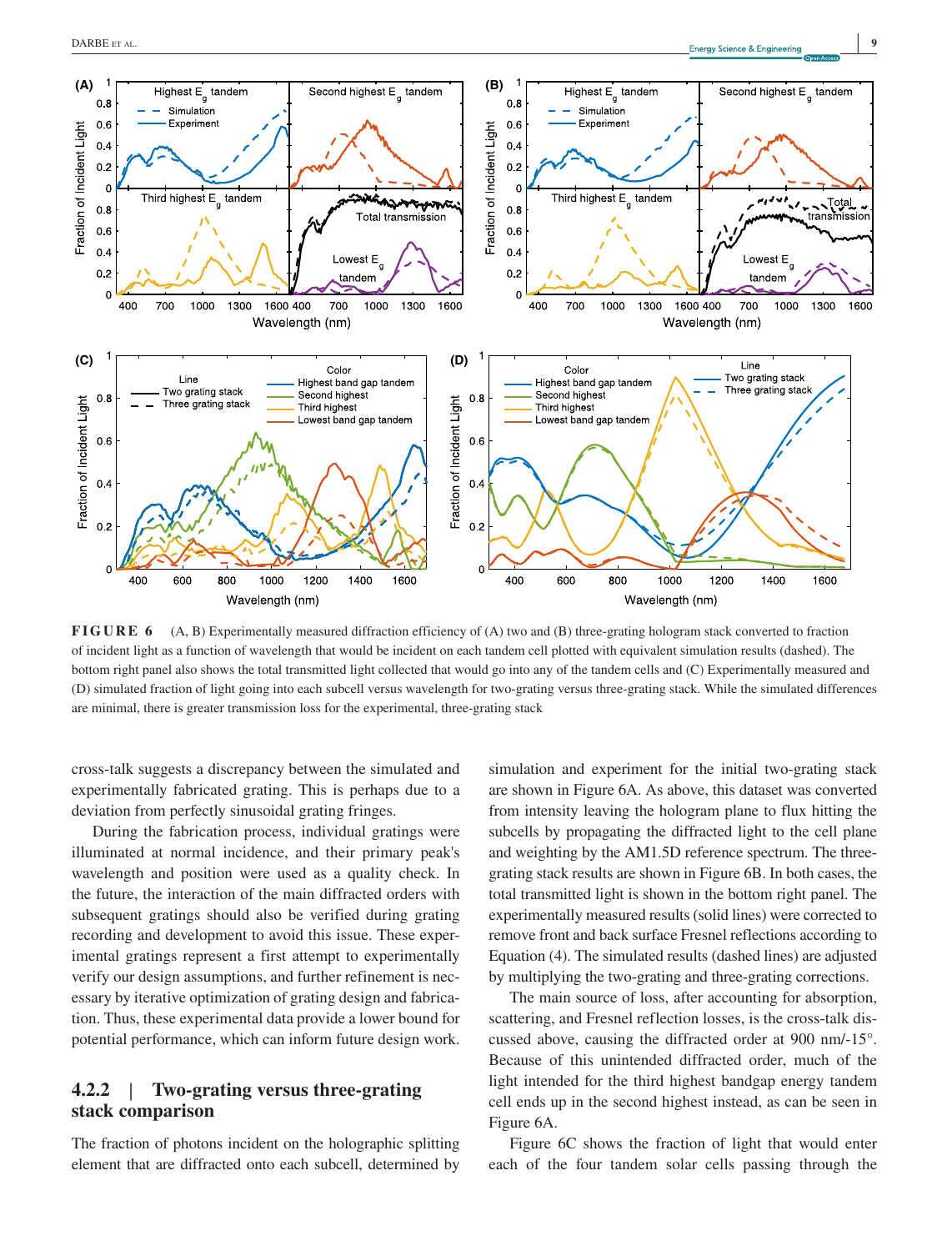|                                                                                                                                        | $PCE(\%)$ |
|----------------------------------------------------------------------------------------------------------------------------------------|-----------|
| <b>Ideal cells, ideal optics</b> Unity ERE and $100\%$ $J_{SC}$                                                                        | 63.0      |
| <b>Derated cells, ideal optics</b> Modified detailed balance cells with non-unity ERE<br>and 92.5% $J_{SC}$ , ideal spectrum splitting | 52.3      |
| <b>Derated cells, simulated splitting Original modified detailed balance cells,</b><br>simulated HOE splitting, no additional losses   | 23.0      |
| <b>Re-optimized derated cells, simulated splitting Cells re-optimized for the</b><br>simulated HOE splitting                           | 40.8      |
| $+$ <b>Internal losses (12% relative)</b> – Fresnel reflection loss and NOA and DCG<br>material absorption losses                      | 36.0      |
| <b>Projected module efficiency</b> + external losses: $25.3X$ hollow trough concentra-<br>tor and electrical combination losses        | 33.2      |

**TABLE 3** Holographic spectrum splitter module power conversion efficiency (PCE)

experimentally made two‐ and three‐grating stacks. Across all wavelengths for each of the cells, less light is collected in the three‐grating case due to increased scattering, the higher number of interfaces, and possibly due to misalignment as mentioned above. Given the unaccounted for experimental losses and the small performance benefit from the 1423 nm grating even in the simulated results (shown in Figure 6D), the two‐grating stack better separates solar illumination into four spectral bands. The small difference between the twoand three‐grating cases is due to the diffraction angle versus wavelength of the 1022 nm and 1423 nm gratings being the same with the diffraction efficiency of the 1022 nm grating being much higher. The bandwidth of the 1022 nm grating is high enough to diffract the lowest frequency band also. The measured FWHM of the 1st order diffraction peak is 600 nm while the target diffraction band is 300 nm wide. As the wavelength of the light passing through this grating increases from  $\lambda_c$ , the diffraction angle also increases, sending this light into the lowest bandgap tandem and alleviating the need for a separate grating to perform this function.

In the experimental holograms, many transmission losses are not inherent to dichromated gelatin or the grating design. This is especially true of the dip around 550 nm and the unintended diffracted order causing spectral mismatch from simulation. They would be addressed in remaking the gratings. Because of this, using these experimental results to project module efficiency only gives a lower bound rather than a realistic estimate. For example, if we apply the two‐grating correction to the simulated photon flux and calculate the module efficiency as presented in Table 3 below including all internal and external losses, the final efficiency would be 28.7%. A key lesson from this first experimental demonstration shows that aiming for a large number of subcells does not require as high a number of holographic gratings. Future iterations, rather than having a grating for each spectral band, should aim to use as few gratings as possible to split the spectrum in order to avoid interface and interaction losses.

# **5** | **MODULE EFFICIENCY PROJECTION**

Finally, we project a module power conversion efficiency (PCE) for this eight‐junction holographic splitting, concentrating photovoltaic module design. Holographic splitting element and concentrator ray‐tracing simulation results were combined with estimates of anticipated losses. The simulations account for misallocation of light due to the holographic splitting. Next, material absorption and Fresnel losses were incorporated. Absorption of DCG was extracted from published internal transmittance data.<sup>9</sup> NOA 88, used to glue the gratings into a stack as well as attaching the superstrate of each grating, is assumed to be index matched. NOA absorption was measured and incorporated in efficiency projections. We assume optimistically high‐performance anti-reflection coatings giving a total of 5% Fresnel losses combined for the front air/hologram interface, the hologram/CPC interface, and the CPC/cell interfaces. For the front air‐fused silica interface, the normal‐incidence transmission of an optimized anti-reflection coating is assumed to be 99% across the solar spectrum. At the back air‐fused silica interface with an additional need for anti‐reflection for a broad angle range, a transmission of 98.5% is assumed.<sup>29</sup> Finally at the cell input face, an angle and spectral averaged transmission of 97.5% is assumed for a total of 5% Fresnel reflection losses. Finally, simulated concentrator transmission efficiency and electrical efficiency are included. DC-DC power conditioning efficiency of  $98\%^{30}$ and 2% series resistance loss is included. DC‐DC power conditioning is used to combine the power from the four independently electrically connected subcells. With independent connection, we can take advantage of the whole spectrum even as it changes throughout the day.<sup>4</sup>

Results of this projection are shown in Table 3. While the detailed balance efficiency of the cell ensemble for perfect splitting is 63.0%, many losses are incurred in the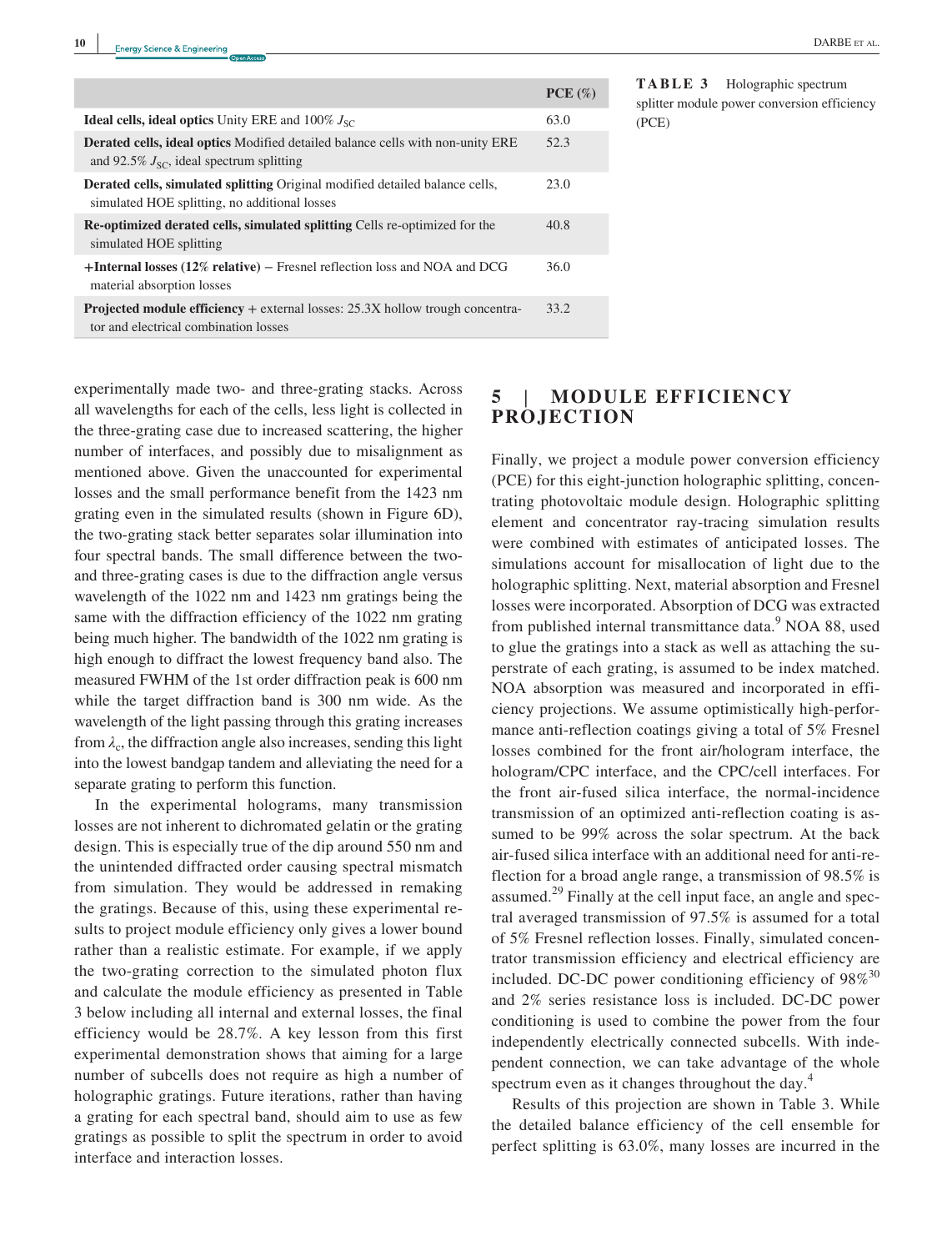multicomponent system. Accounting for realistic cell materials using the modified detailed balance model brings the efficiency potential down to 52.3% with perfect spectrum splitting. Using the same ideal cells for the achieved spectrum splitting drops the efficiency to 23.0%, while re‐optimizing the cells for the spectrum‐splitting performance gives 40.8% efficiency. This demonstrates the value of co‐ optimizing cells and optics in a spectrum‐splitting system. Next, "internal" system losses are included–Fresnel reflection losses and material absorptions of NOA and DCG. Incorporating "external" factors–concentrator and electrical efficiency, we project a module efficiency of 33.2% for the 25.3X hollow silver‐coated trough. Using Improvement over Best Bandgap, a metric defined by Russo et  $al<sup>12</sup>$  to compare different spectrum‐splitting systems, we find that our calculated eight‐junction spectrum splitter internal efficiency of 36.0% of Table 3 represents a relative improvement of 25% compared to the 28.8% record single‐junction GaAs cell of Alta Devices  $(36.0/28.8 = 1.25)$  and a relative improvement of 18% compared to the 30.5% record GaAs (258x) concentrator cell of NREL (36.0/30.5 = 1.18).<sup>31</sup>

# **6** | **OUTLOOK**

Improving spectrum‐splitting efficiency, especially through more accurately separating the spectral bands, is the most direct path to higher module efficiency. Thicker, lower Δn gratings could give narrower bandwidths, but lower Δn (<0.005) gratings are not accessible in dichromated gelatin. Additionally, lower  $\Delta n$  requires higher thickness to maintain the necessary effective thickness to achieve high diffraction efficiency. However, high thickness leads to increased scattering. For comparable effective thickness, lower Δn would give a narrower bandwidth, minimizing cross‐talk between different spectral bands and suppressing diffraction into unintended diffraction orders. There are photopolymers and glass-based photo-reactive<sup>32</sup> materials, which allow  $\Delta n$  a couple of orders of magnitude lower than DCG, with thickness on the order of millimeters, which could give few nm wide diffraction bandwidths, but media with just a slightly lower Δn are not readily available.

Regardless of the material, individual volume phase holographic grating diffraction profiles can have quite high peak diffraction efficiency at the intended angle and  $\lambda_c$ . This is evident in Figure 4. At its peak, >99% of light transmitted through the 1022 nm  $\lambda_c$  grating is going into the first diffracted order. As the incident angle or wavelength varies from the intended angle of incidence and from  $\lambda_c$ , however, diffraction efficiency decreases. Additionally, the diffracted orders aside from the 0th order are dispersive. As such, the angle at which light is diffracted varies with wavelength. Both of these factors lead to the sloped fraction of light profiles in Figure 3B, and thus the overlap of top and bottom bandgaps of adjacent tandem subcells' bandgaps after re‐optimization for actual splitting.

Ultimately, the sloped rather than square diffraction profile and dispersion of the diffracted orders are an impediment to high spectrum‐splitting efficiency using holograms. The strategy of Russo et  $al<sup>12</sup>$  to incorporate concentration after splitting to overcome dispersion seems compatible with our splitting design for future iterations to increase efficiency.

The main challenge to adoption of spectrum-splitting and other non‐single junction technologies is manufacturing complexity. As such, this design has significant drawbacks for commercial deployment. The larger number of components each leads to small losses that can chip away at the final module efficiency. The fact that our two-grating stack performance exceeded that of the three‐grating stack due to alignment and additional transmission losses underscores the need to factor complexity and the costs of complexity into the design process. Based on this work, an updated design with two gratings per stack and three dual-junction cells are worth further exploration. Additionally, CPCs were explored for concentration in order to decrease the number of optical interfaces (eg quartz CPC) and decrease absorption relative to molded plastic lens concentrators. Indeed, the solid quartz CPC has the highest concentrator efficiency. However, fabrication of perfect glass surfaces and especially the accurate shape necessary at the cell output face, especially at the proposed size scale is quite difficult. Concessions such as moving from thermodynamically ideal CPCs to more manufacturable lenses are required. Optoelectronic design and assembly technologies employed in displays, for example, could be employed to decrease complexity in the assembly process. For example, automated pick and place machinery can be used to assemble and electrically connect the many components.

Recently, cost gains in photovoltaics have benefited from non‐technical achievements such as supply chain improvements in the solar industry. One‐axis tracking has become more wide spread, leading to cost advantages from scale. Once these types of improvements are exhausted, efficiency improving technologies will again become more important for pushing \$/W costs lower. Further work on holographic spectrum splitting should focus on incorporating high-quality cells with a dispersion reducing strategy such as concentrating to an area smaller than the cell.

# **7** | **CONCLUSION**

We present the design of a holographic diffraction grating– based spectrum‐splitting concentrating photovoltaic module incorporating four dual‐junction tandem III‐V solar cells with simulated module efficiency of 33.2%. This design is the first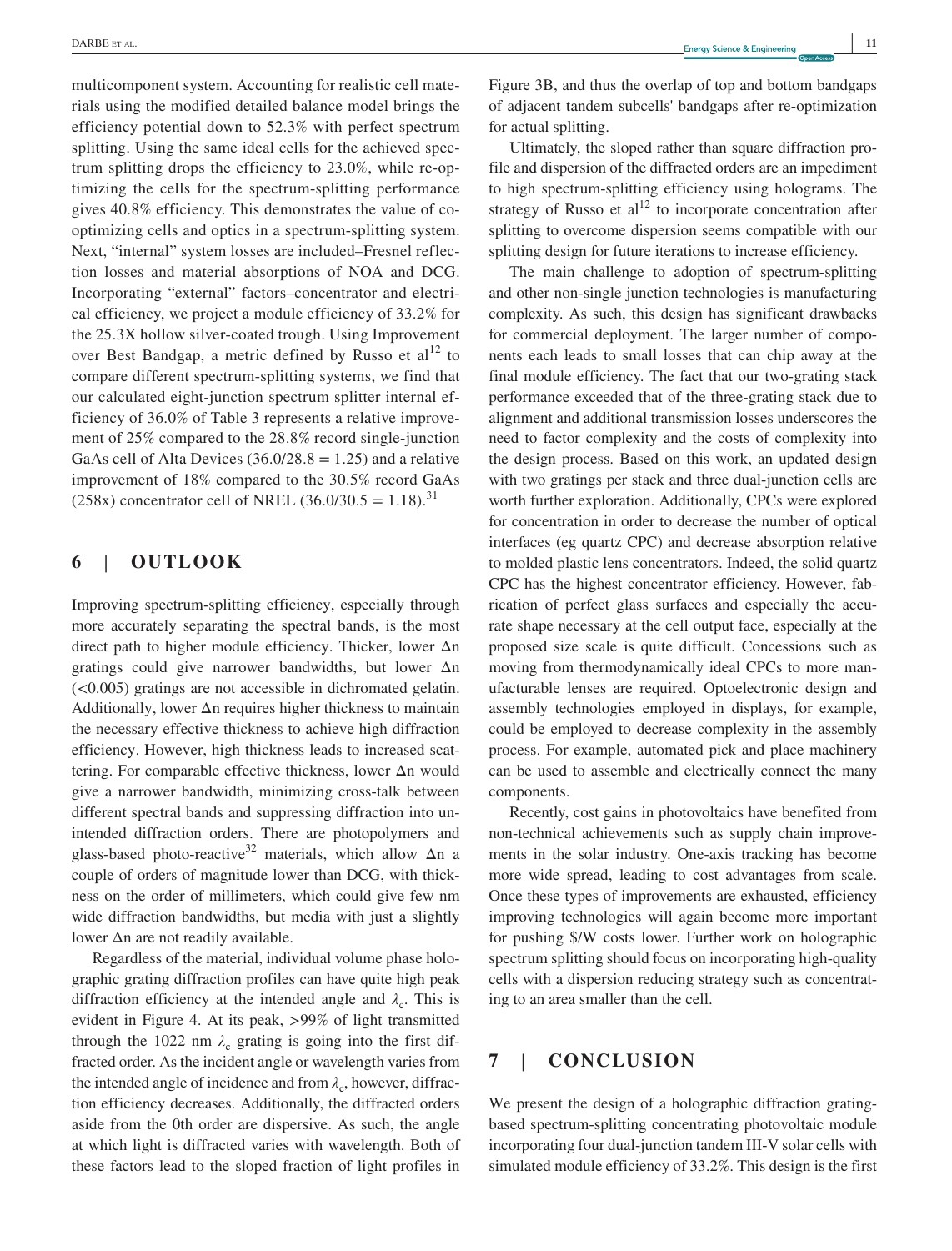holographic diffraction system to incorporate eight solar subcells. While cell efficiency potential is quite high, dispersion in the splitting optics limits module efficiency. Additionally, while experimental demonstration of one of four three-grating stacks shows a good match with simulated targets for individual gratings, a spurious diffracted order appears when the gratings are stacked. Addressing the dispersion issue is the main barrier to high module efficiency for holographic spectrum splitting systems.

#### **ACKNOWLEDGMENTS**

The optical design was supported by the US Department of Energy (DOE) "Light‐Material Interactions in Energy Conversion" Energy Frontier Research Center under grant DE-SC0001293; the experimental work was supported by Advanced Research Projects Agency–Energy, DOE, under Award Number DE‐AR0000333; the work of ECW was supported by the National Science Foundation (NSF) and DOE under NSF CA No. EEC‐1041895. Any opinions, findings and conclusions or recommendations expressed in this material are those of the authors and do not necessarily reflect those of NSF or DOE. The work of MDE and SD was supported by Dow Chemical Company.

The authors would like to thank D. Speer at Wasatch Photonics for hologram fabrication and R. Synowicki at J. A. Woollam, W. Zhou and R. Feist of Dow Chemical Company, and C. A. Flowers and N. Batara for useful discussions.

#### **ORCID**

*Sunita Darbe* <https://orcid.org/0000-0002-8099-1814>

*Matthew D. Escarra* **[https://orcid.](https://orcid.org/0000-0002-0232-942X)** [org/0000-0002-0232-942X](https://orcid.org/0000-0002-0232-942X)

*Emily C. Warmann* **ID** [https://orcid.](https://orcid.org/0000-0002-2810-4608) [org/0000-0002-2810-4608](https://orcid.org/0000-0002-2810-4608)

*Harry A. Atwater* **b** [https://orcid.](https://orcid.org/0000-0001-9435-0201) [org/0000-0001-9435-0201](https://orcid.org/0000-0001-9435-0201)

#### **REFERENCES**

- 1. Polman A, Atwater HA. Photonic design principles for ultrahigh‐ efficiency photovoltaics. *Nat Mater*. 2012;11(3):174‐177.
- 2. National Renewable Energy Laboratory. Best research‐cell efficiency chart. <https://www.nrel.gov/pv/cell-efficiency.html>. Accessed July 14, 2019.
- 3. King RR, Bhusari D, Boca A, et al. Band gap‐voltage offset and energy production in next‐generation multijunction solar cells. *Prog Photovolt Res Appl*. 2011;19(7):797‐812.
- 4. Warmann EC, Atwater HA. Energy production advantage of independent subcell connection for multijunction photovoltaics. *Energy Sci Eng*. 2016;4(4):235‐244.
- 5. Li D, Michel J, Juejun HU, Tian GU. Compact spectrum splitter for laterally arrayed multi‐junction concentrator photovoltaic modules. *Opt Lett*. 2019;44(13):3274‐3277.
- 6. Akira Ishibashi H, Kobayashi T, Taniguchi KK, Kasai T. Optical simulation for multi-striped orthogonal photon-photocarrier-propagation solar cell (MOP3SC) with redirection waveguide. *3D Res*. 2016;7(4):33.
- 7. Wang X, Waite N, Murcia P, et al. Lateral spectrum splitting concentrator photovoltaics: direct measurement of component and submodule efficiency. *Prog Photovolt Res Appl*. 2012;20(2):149‐165.
- 8. Eisler CN, Flowers CA, Warmann EC, et al. The polyhedral specular reflector: a spectrum‐splitting multijunction design to achieve ultrahigh (>50%) solar module efficiencies. *IEEE J Photovolt*. 2019;9(1):174‐182.
- 9. Ebizuka N, Kawabata KS, Oka K, et al. Grisms developed for FOCAS. *Publ Astron Soc Japan*. 2011;63(sp2):S613‐S622.
- 10. Hariharan P. *Optical Holography: Principles, Techniques and Applications*, 2nd edn. New York City, NY: Cambridge University Press; 1996.
- 11. Ingersoll GB, Leger JR. Optimization of multi‐grating volume holographic spectrum splitters for photovoltaic applications. *Appl Opt*. 2016;55(20):5399‐5407.
- 12. Russo JM, Zhang D, Gordon M, Vorndran S, Yuechen WU, Kostuk RK. Spectrum splitting metrics and effect of filter characteristics on photovoltaic system performance. *Opt Express*. 2014;22(S2):A 528‐A541.
- 13. Yuechen WU, Chrysler B, Kostuk RK. Design and fabrication of cascaded dichromate gelatin holographic filters for spectrum‐splitting PV systems. *J Photon Energy*. 2018;8(1):017001.
- 14. Escarra MD, Darbe S, Warmann EC, Atwater HA. Spectrum‐splitting photovoltaics: holographic spectrum splitting in eight-junction, ultra‐high efficiency module. IEEE Photovoltaic Specialists Conference (IEEE). 2013;1852‐1855.
- 15. Darbe S, Escarra MD, Warmann EC, Atwater HA. Holographic spectrum splitter for ultra‐high efficiency photovoltaics. *Proc SPIE*. 2013;8821:882105.
- 16. Magnusson R, Gaylord TK. Analysis of multiwave diffraction of thick gratings. *J Optic Soc Am*. 1977;67(9):1165‐1170.
- 17. Kogelnik H. Coupled wave theory for thick hologram gratings. *Bell Syst Tech J*. 1969;48(9):2909‐2947.
- 18. ASTM G173‐03. *Standard Tables for Reference Solar Spectral Irradiances: Direct Normal and Hemispherical on 37° Tilted Surface*. West Conshohocken, PA: ASTM International; 2012. [www.astm.org.](http://www.astm.org)
- 19. Warmann EC, Flowers C, Lloyd J, Eisler CN, Escarra MD, Atwater HA. Design of photovoltaics for modules with 50% efficiency. *Energy Sci Eng*. 2017;5(2):69‐80.
- 20. Winston R. Light collection within the framework of geometrical optics. *J Optic Soc Am*. 1970;60(2):245‐247.
- 21. LightTools (Version 8.3) [Software]. Mountain View, CA: Synopsys Inc.; 2013.
- 22. Shockley W, Queisser HJ. Detailed balance limit of efficiency of p‐n junction solar cells. *J Appl Phys*. 1961;32(3):510‐519.
- 23. Perl EE, Simon J, Geisz JF, et al. Development of high‐bandgap AlGaInP solar cells grown by organometallic vapor‐phase epitaxy. *IEEE J Photovolt*. 2016;6(3):770‐776.
- 24. Geisz JF, Steiner MA, García I, Kurtz SR, Friedman DJ. Enhanced external radiative efficiency for 20.8% efficient single‐junction GaInP solar cells. *Appl Phys Lett*. 2013;103:041118.